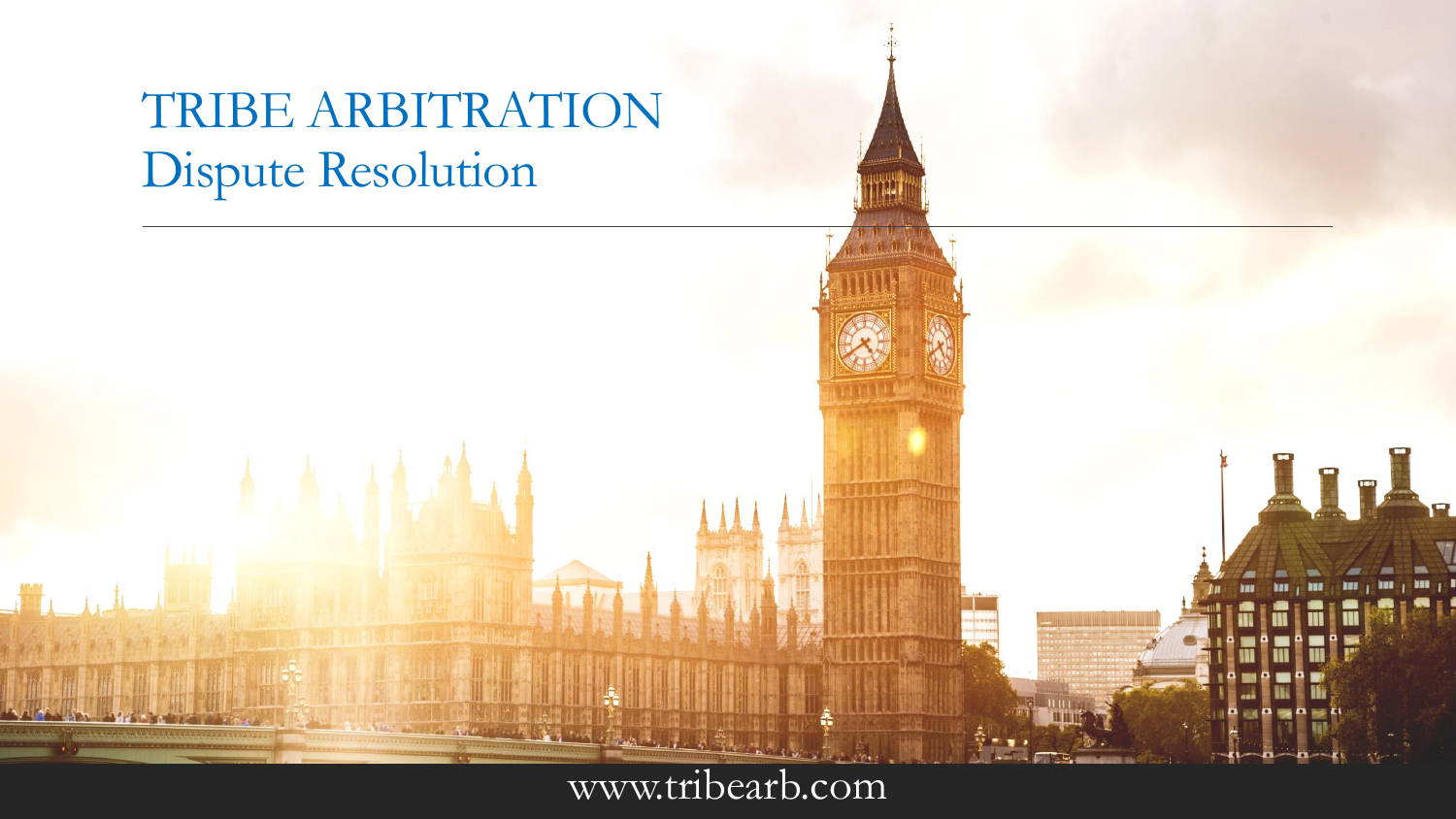# TRIBE ARBITRATION About Us



Tribe Arbitration was founded in 2020 with the purpose of providing specialised services in arbitration and other mechanisms of dispute resolution.

Our members are Brazilian qualified lawyers with experience in arbitral proceedings under the rules of the main international arbitration institutions (ICC, ICSID and LCIA), ad hoc arbitrations under the UNCITRAL Arbitration Rules, as well as before the main Brazilian arbitration institutions (CAM-CCBC, AmCham, FGV, CBMA, CMA-FIESP and CAM BM&F Bovespa).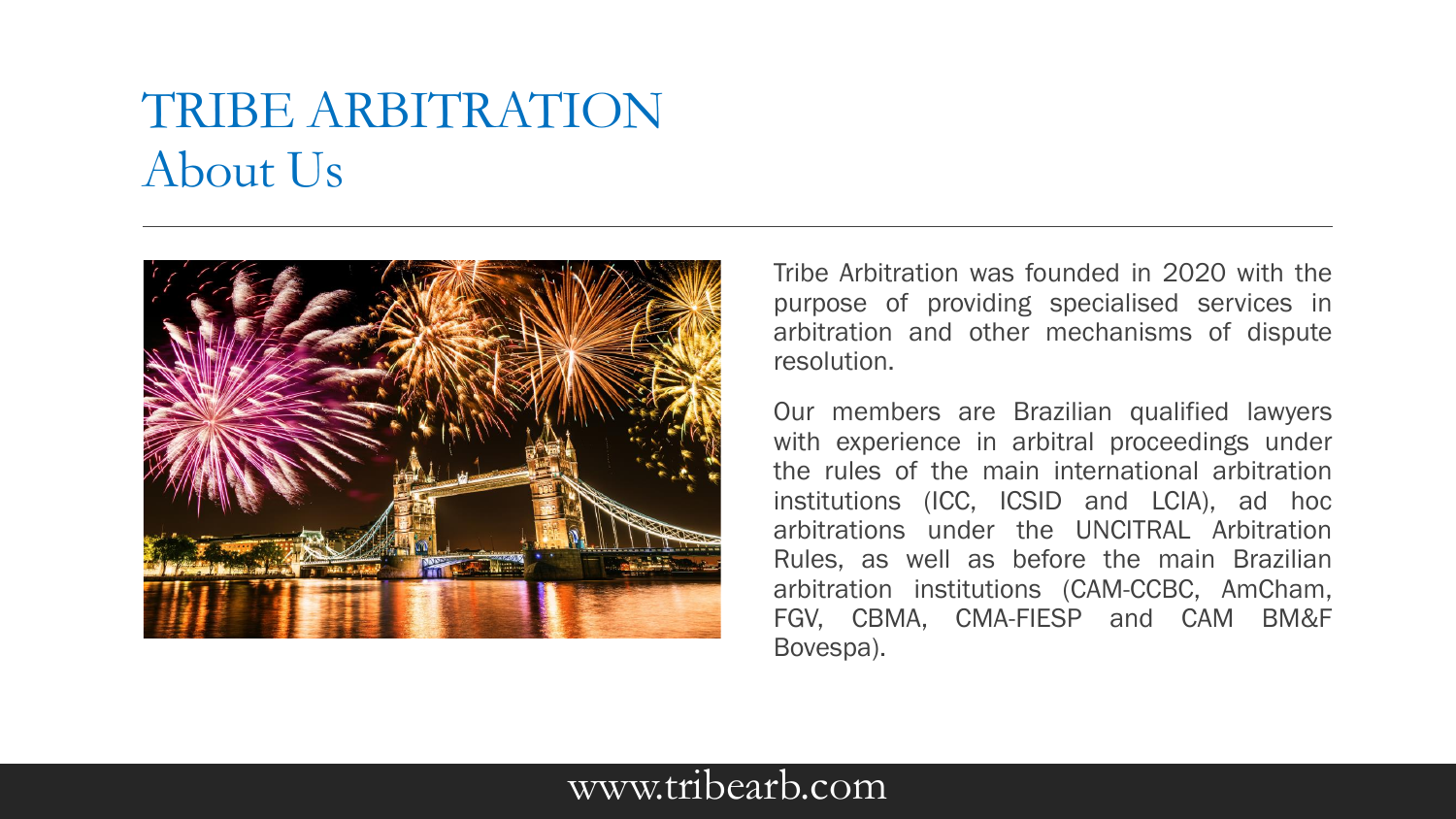## TRIBE ARBITRATION Our Team

**ROBERTO CASTRO DE FIGUEIREDO** is an advocate lawyer and arbitrator. Admitted to practice in Brazil (2003) and Portugal (2017), Roberto has expertise in commercial and investment arbitration, public international law, international intellectual property law and energy disputes. Roberto is a former partner of the arbitration practice of Mayer Brown LLP in São Paulo. Before joining Mayer Brown LLP, he was a lawyer with Sergio Bermudes Advogados, one of the top dispute resolution law firms in Brazil. Roberto was also a member of the international arbitration and public international law practice of Dewey & LeBoeuf LLP in Washington, DC.



[rfigueiredo@tribearb.com](mailto:rfigueiredo@tribearb.com) +44 (0) 20 8638 0707 +55 (11) 3230 8937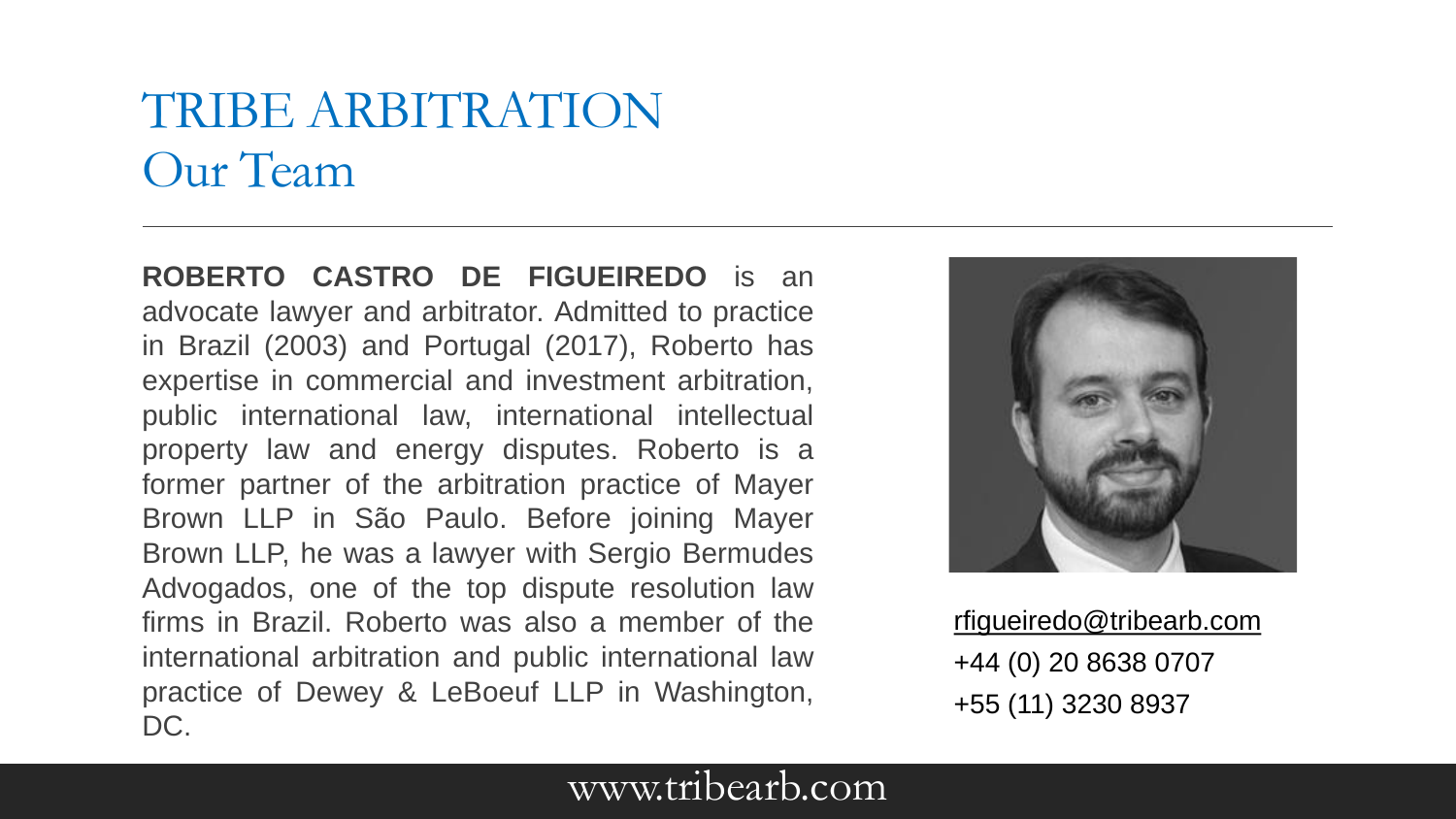## TRIBE ARBITRATION Our Team

**LEONARDO VALLADARES PACHECO DE OLIVEIRA** is a lawyer and academic based in London, where he teaches English contract law and company law on the LLB programme at Royal Holloway, University of London. Leonardo has expertise in international trade law, commercial contracts and arbitration. As a Brazilian qualified lawyer (2003), Leonardo practiced law in Rio de Janeiro representing clients in commercial litigation. He is also the editor of the Vindobona Journal of International Commercial Law and Arbitration, and he is part of the editorial board of International Arbitration Law Review.



[loliveira@tribearb.com](mailto:rfigueiredo@tribearb.com) +44 (0) 20 8638 0934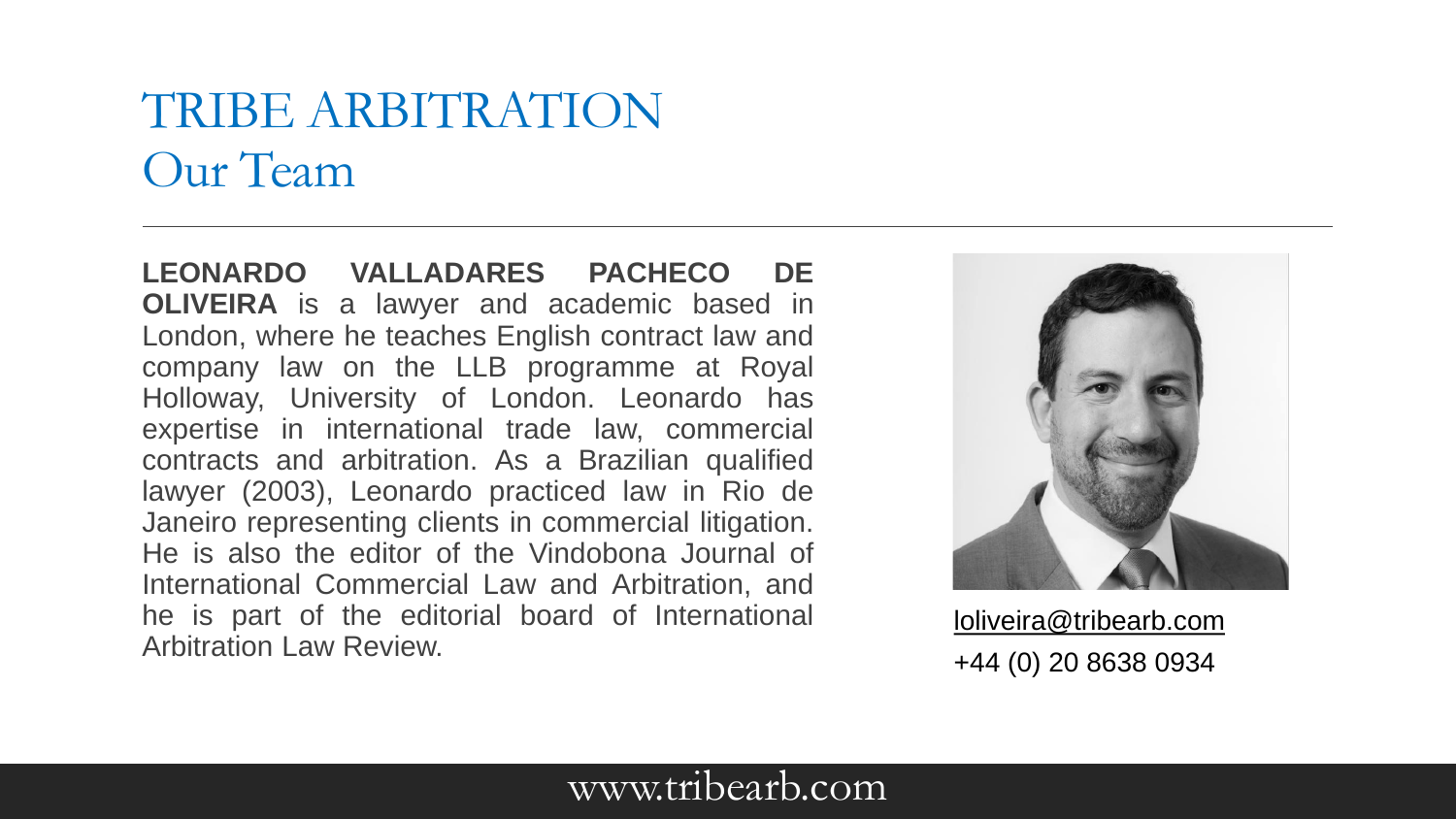## TRIBE ARBITRATION Our Services



We represent and advise clients on international and domestic proceedings, including arbitration under the rules of the major international and Brazilian arbitration institutions, mediation, expert determination, ICC DOCDEX and domain name dispute resolution (UDRP).

We also act as experts or consultants in Brazilian law in support of law firms in different jurisdictions.